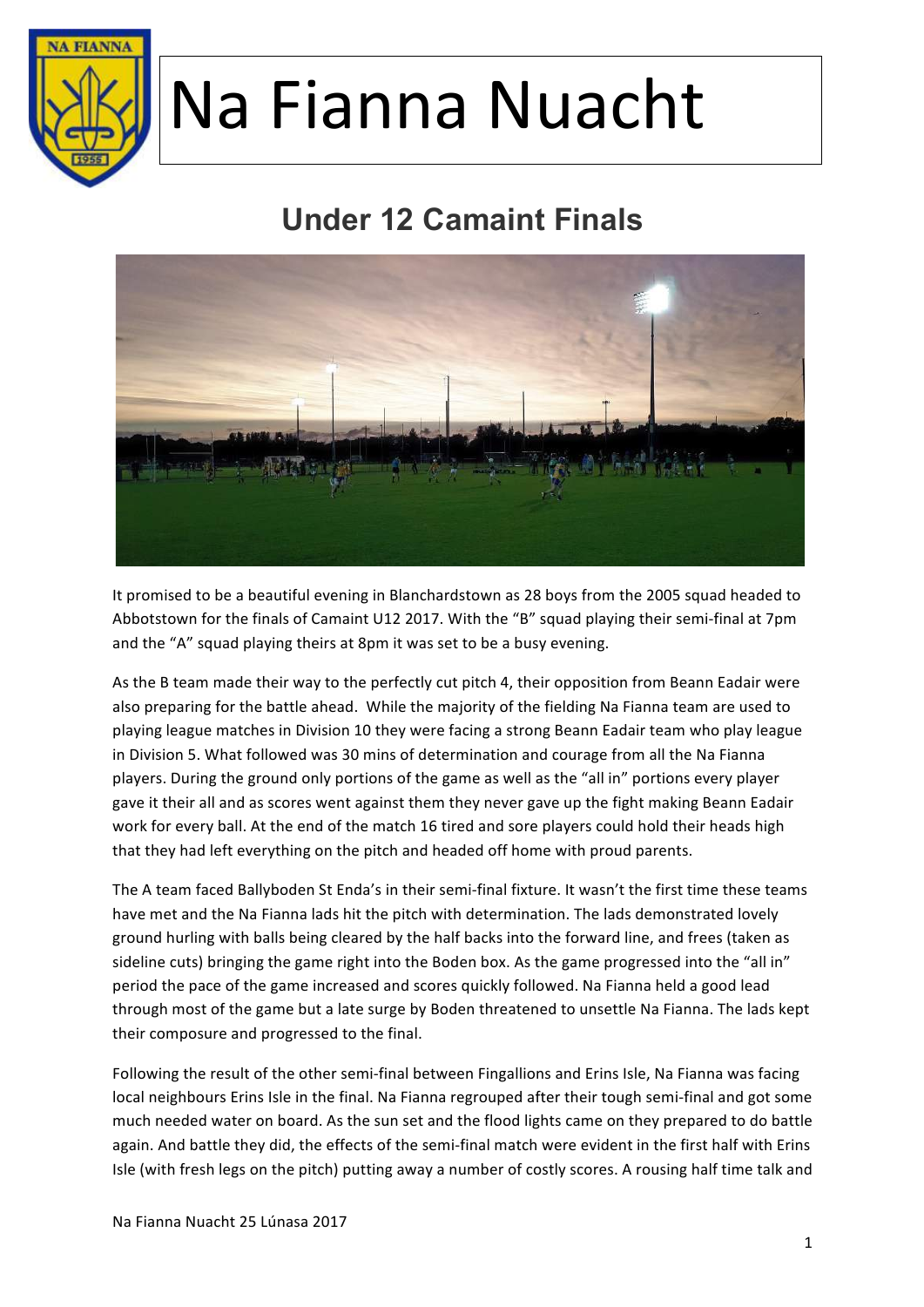

Na Fianna started the second half with renewed purpose. The tackling was fierce and every ball was challenged resulting in two Na Fianna players on the sideline receiving "magic" water treatment. The Na Fianna defence was remarkable with everything thrown in the way of the oncoming sliotar (we can confirm that Daithi Folan – seen hobbling away after the match – is back fighting fit). At the other end of the pitch luck was against Na Fianna with great saves from the Isles goalie and a string of wides. Following 30 mins of epic hurling it was not to be and a disappointed Na Fianna left the pitch. 

The Na Fianna u12s now look forward to the resumption of their league matches and after the display on Wednesday night the mentors know the lads are ready for the next challenge.

U12 Squad in Abbotstown: Mathew Barrett, Kai Bosbach, Gearoid Butler, Daniel Doherty, Daithi Folan, Charlie Joyce, Isaac Jones, Oisin Keenan, Ultan MagCuill, Felix Maloney Daly, Lewis McCarthy, Daniel McGeough, Kellan O'Brien, Cillian O'Connor, Donal Stenson, Karl Wright, Michael Barrett, James Carew, James Cody, Oisin Cullen, Callum El Bandki, Ciaran Healy, Niall Hickey, Joe Kavanagh, Cillian Keane, Patrick Kelleher, Ben Mahon, Craig Rafter



#### **Under 11 Camaint Finals**

The Under 11 Camaint proved a huge success again this Summer with Na Fianna one of only a few Clubs to field two teams. Over 30 of the 2006 Boys played in 12 matches, that culminated in the Finals at Parnell Park last Saturday morning. The first game was Na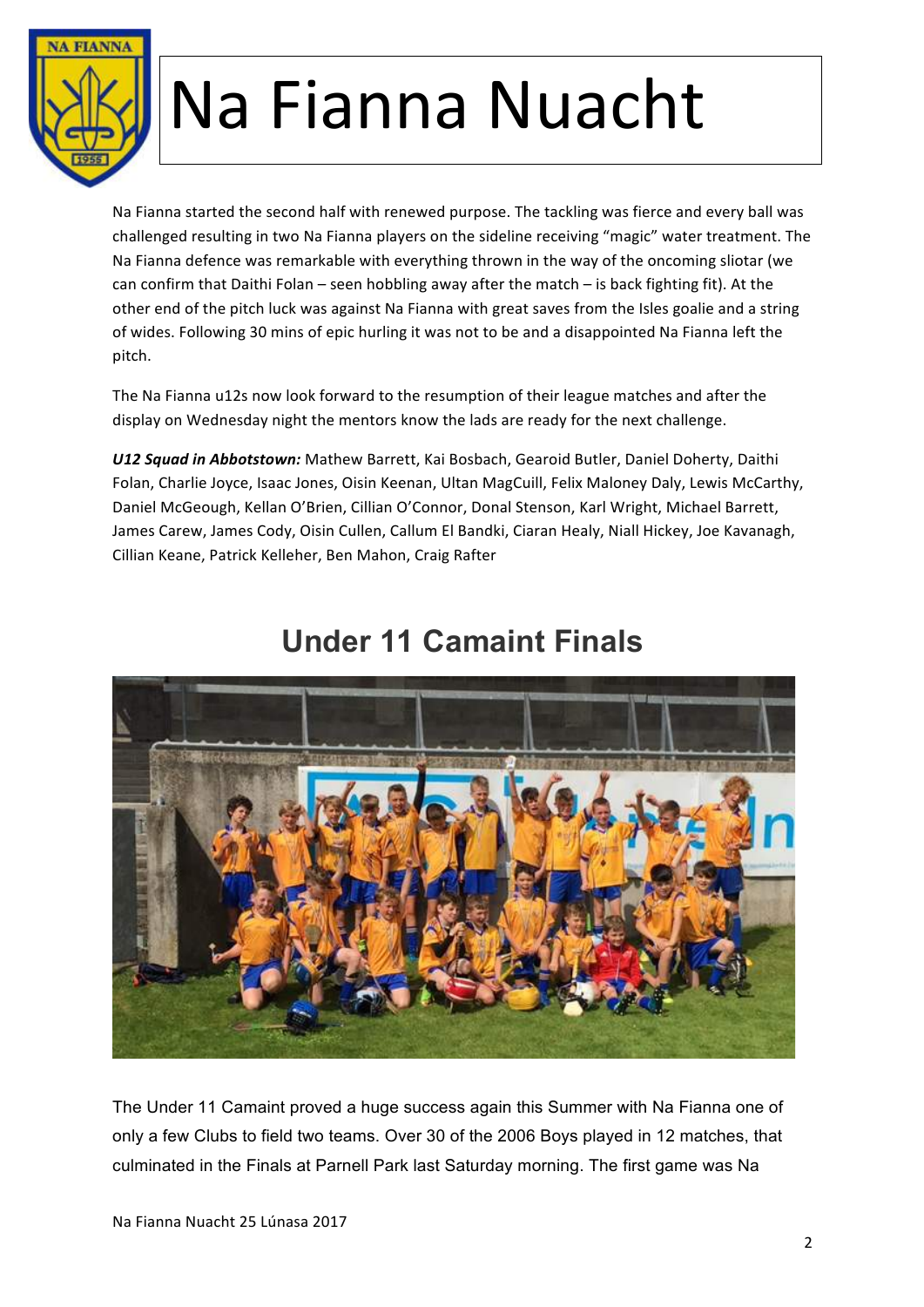

Fianna 1 versus Kevins HC, which was a very competitive game played in the beautiful sunshine, with some fantastic skills on display. Na Fianna despite only having the minimum number of players pulled away near the end, with a final score of 5-3 to 4-1. The second game was a hard fought, low scoring encounter with Na Fianna 2 taking on Ballyboden SE. While our boys battled hard and outscored their opponents in the second half, they could not manage to get ahead, eventually losing by two scores. It was a great experience for all the boys who played in Parnell Park and thanks to everyone who helped over the Summer. A special thanks to the 2007 and 2008 Boys who took to the field on the weeks the 2006 Boys were short of numbers. They certainly showed us that there is an abundance of top quality hurling talent coming through and plenty to look forward to in the coming years.



#### **Rounders Champions**

Congratulations to Na Fianna Rounders Adult Mixed Team on retaining their All-Ireland Junior Title in Roscommon lsat Sunday 20th August. Score in final was 31 runs to 17.! Anyone interested in playing Rounders (like Baseball but Irish and better!) contact ronangately@hotmail.com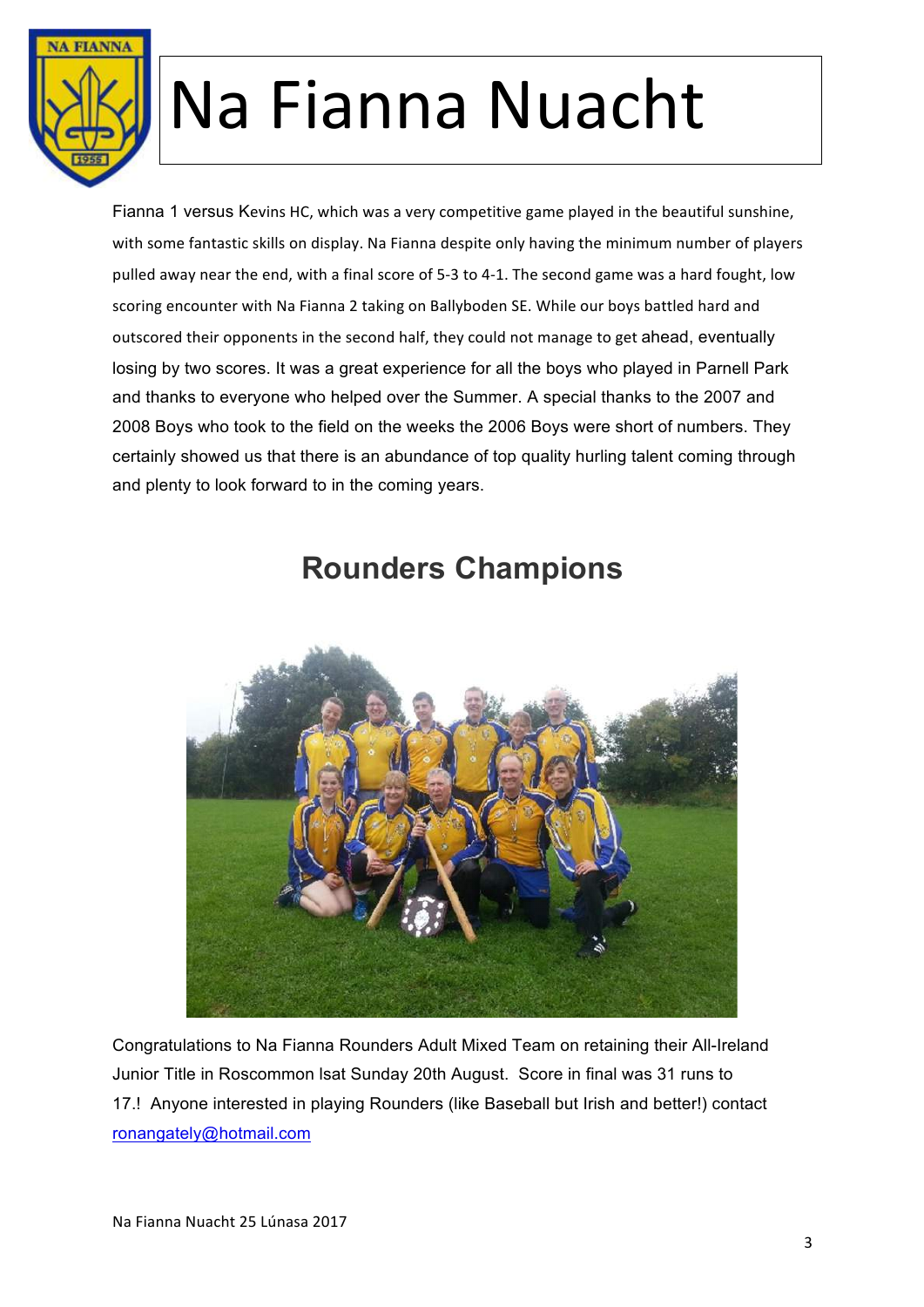

#### **Handball**



*Meadhbh following her victory over Kilkenny in the Leinster Final*

Meadhbh Ni Dhalaigh will be representing Dublin this Sunday 27th August in the Ladies JB All Ireland singles Final v Sligo in Virginia County Cavan at 12pm. She is, along with Eoin Kennedy of St Brigids one of only two Dublin players to reach this stage. Meadhbh will be hoping to go one better than last year when she was beaten 21-20 in a third game at this stage. Support welcome. Beir bua Meadhdh!

#### **Fixtures for the Week Ahead**

Full fixture list for the weekend and the week ahead on website, best of luck to all teams, support welcome. http://www.clgnafianna.com/fixtures/

NB All challenge matches to be played away from home due to pressure on pitch availability with resumption of full match and training schedules.

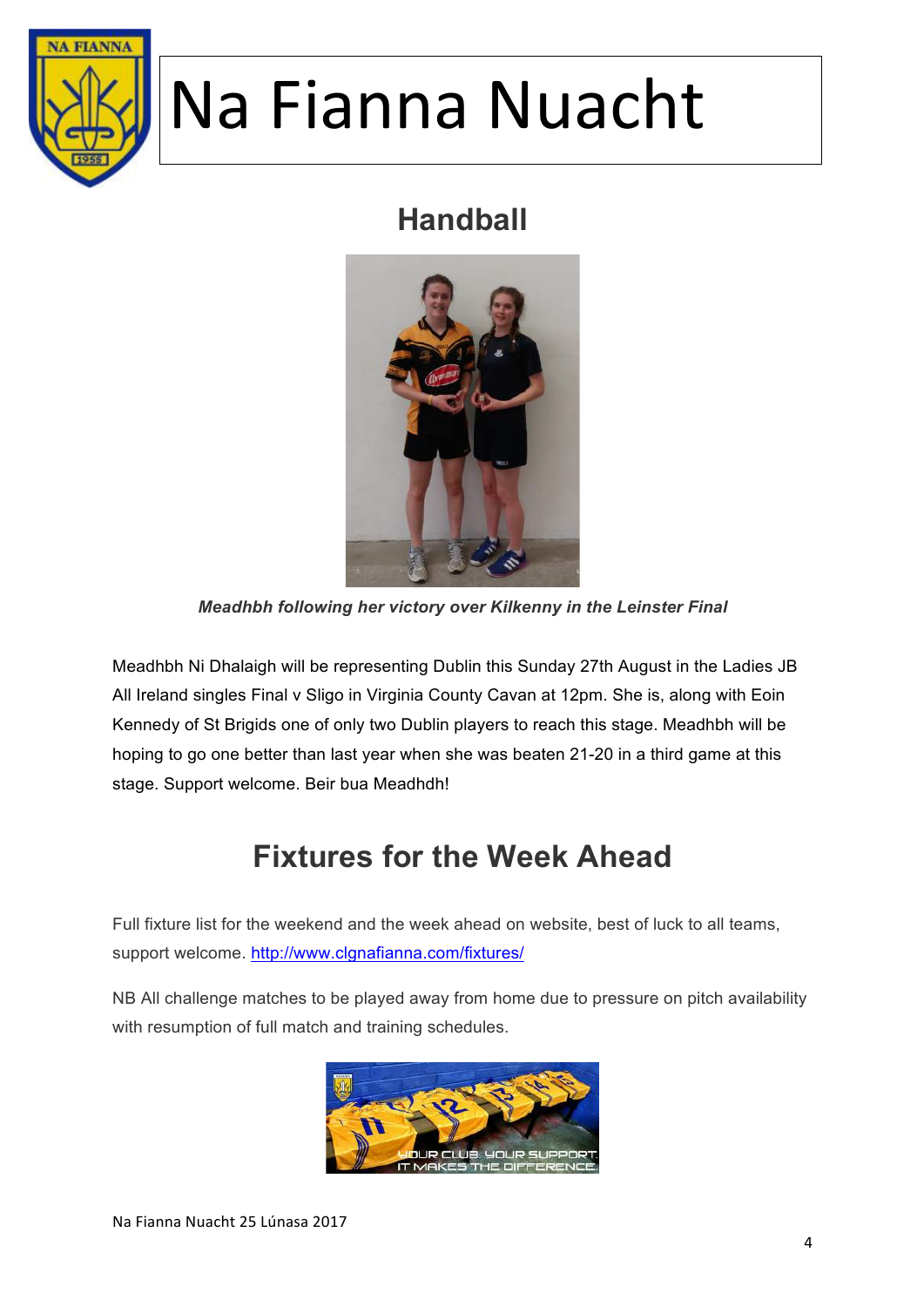

### **Nursery Returns**

Na Fianna's Nursery returns next Saturday, September 2<sup>nd</sup> at 0930 .... spread the word, all new budding players welcome!



### **Na Fianna's Dubs**

Best of luck to Jonny Cooper and the Dublin team as they take on Tyrone in the All-Ireland Semi Final this Sunday. COYBIB!

Very best wishes too to the Na Fianna Quintet of David O'Hanlon, Eoin O'Dea, Donal Ryan James Doran and David Lacey in the Minor Semi Final. COYBIB2!

> **All-Ireland Football Semi- Final** Croke Park – Sunday 27 August Minor: DUBLIN v Derry @2pm Senior: DUBLIN v Tyrone @4pm U-17 Final @ 12 noon

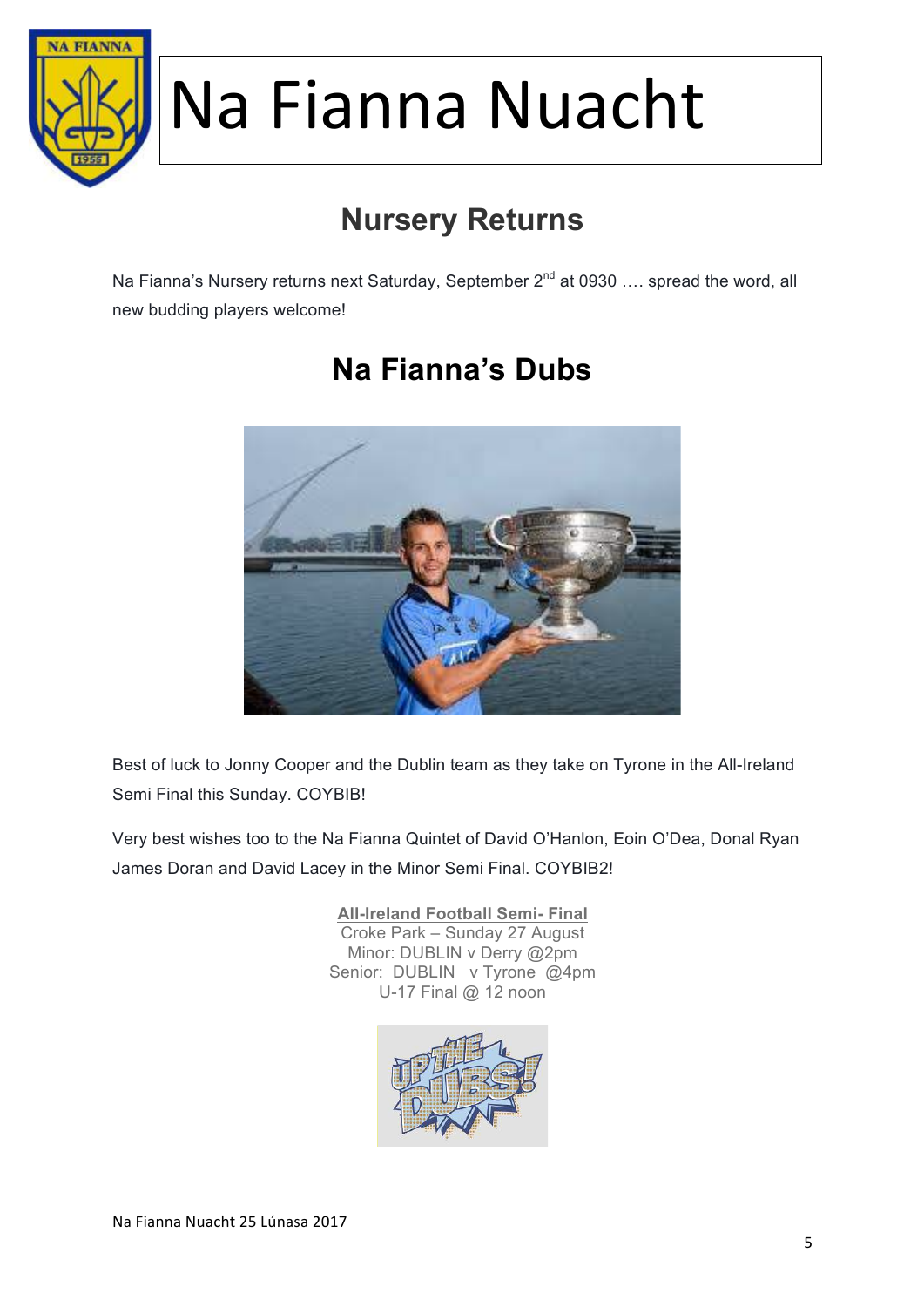

### **All-Ireland Hurling Final**

The Club will receive a small amount of tickets for this year's All-Ireland Hurling final. If you would like to be in with a chance to buy one of these tickets, please send your name AND telephone number to tickets@clgnafianna.ie no later than 10pm next Tuesday. Following the draw, successful applicants will be notified by telephone.



#### **What's the story, morning glory….**



A great night is promised on Friday September 15<sup>th</sup> with Oasis tribute band 'Forever Oasis'. Tickets on sale now behind the bar - limited availability only - €10 - doors open at 8:30pm - DJ 'til late.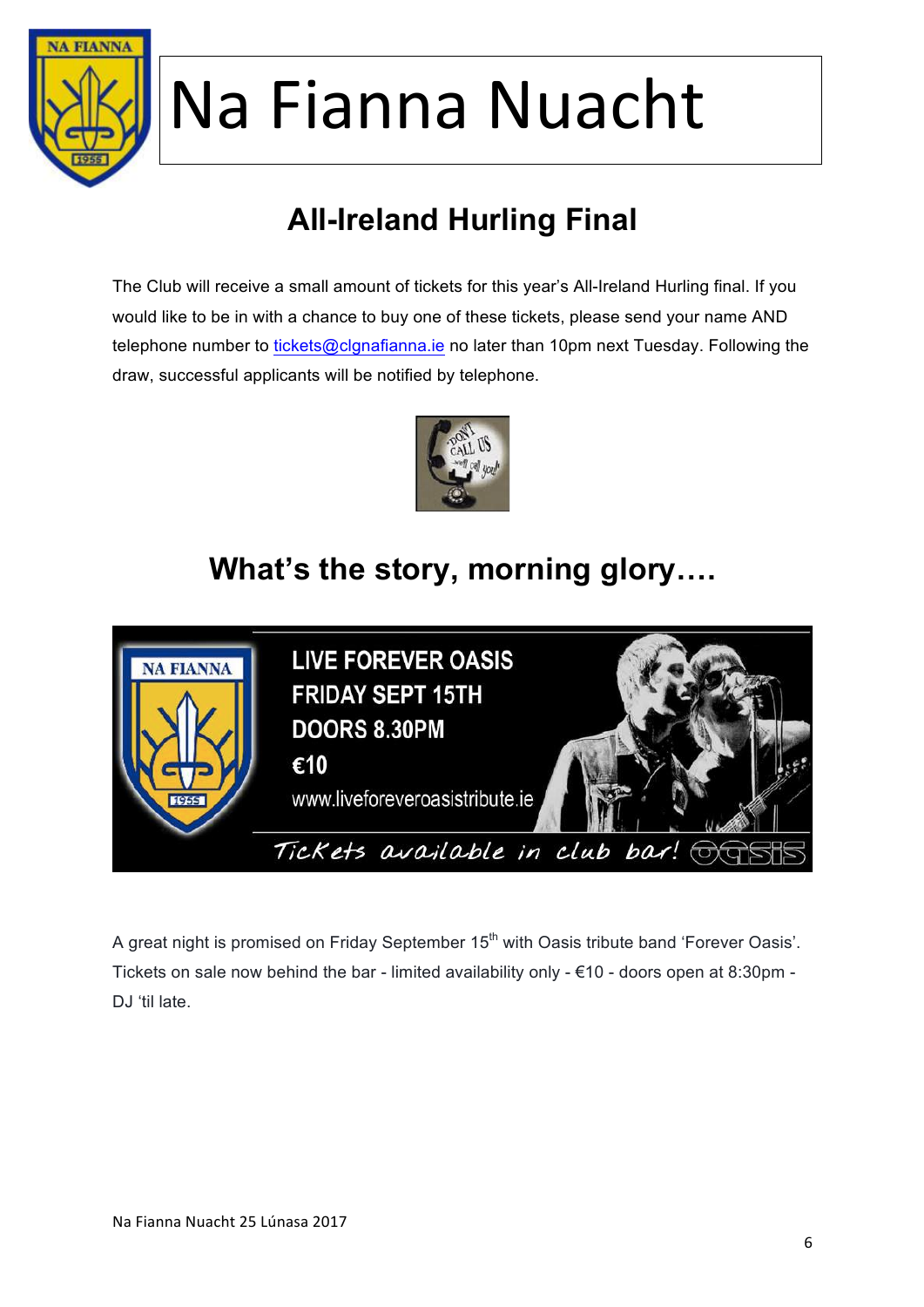



Lotto Results - 21/08/2017

#### **Na Fianna**

**Lotto Results** 

**August 21st 2017** 



Jackpot €13250 - No Winner

#### Match 3 Numbers €130 - Winner

Peter and Joe c/o Vinny

Numbers 18 21 25 29

#### Lucky Pick Winner - €15

Seosamh O Maolalai Mary (Lizzie) Garvey Behan Helen Caulfield c/o Vinny Padraic Bolger c/o Vinny Pamela Donnelly c/o Vinny

#### Next Jackpot €13500

Created by ACORE Lotto Manager - http://www.acoress.co

**The lotto is now a whopping €13,500 !! Make sure to get your ticket for the next draw.**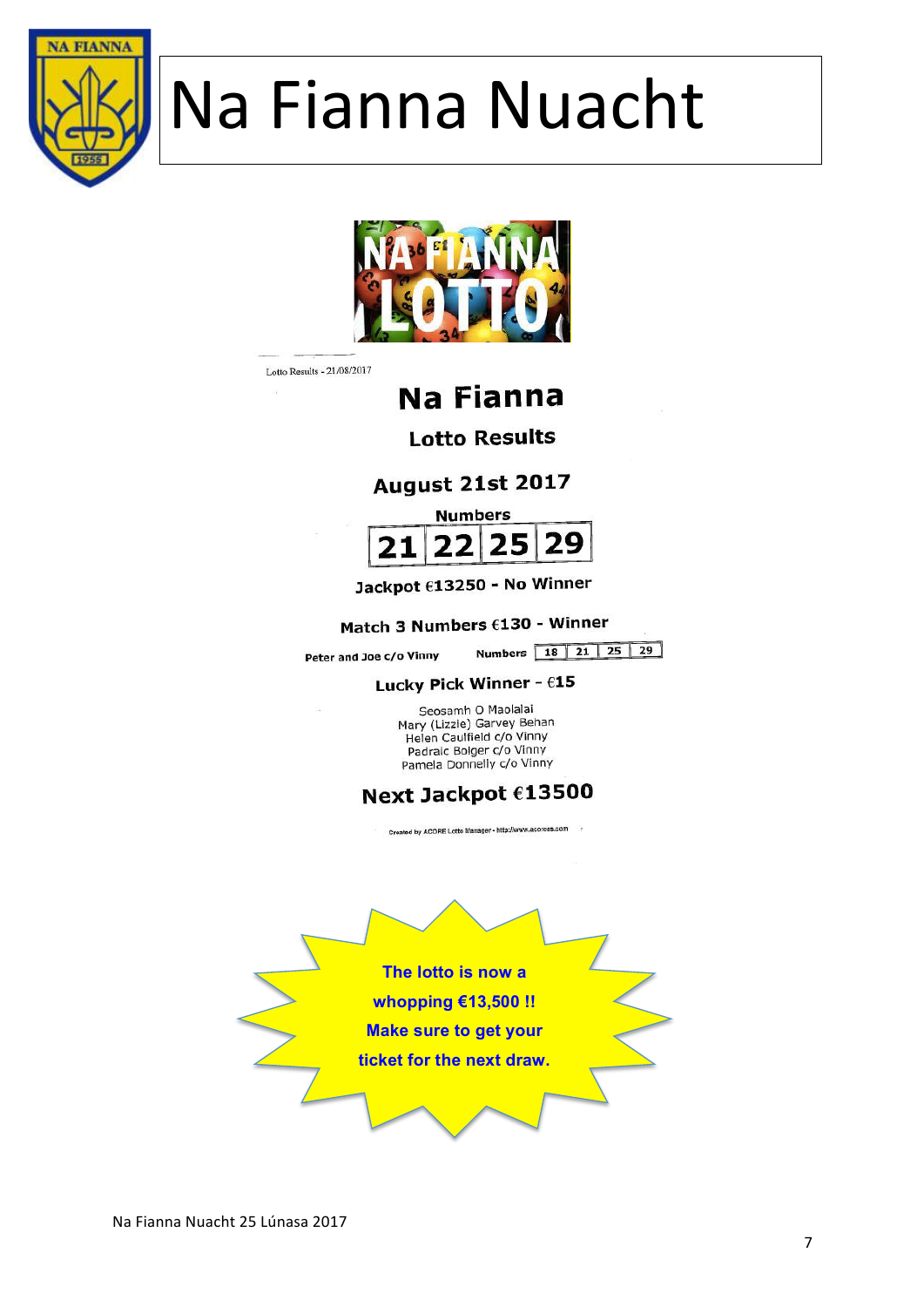

#### **Sponsored Cycle**



A weekend of pure fun is planned for early September as we look forward to the second annual Na Fianna to Fenagh cycle. All are welcome to come along and join in - particularly anyone who wishes to join in the cycle for all or part of it. Accommodation is being arranged in Fenagh for the Saturday night and all can be looked after by contacting the organizer in chief, our very own Lady Mayor - aisling.deignan@dcu.ie This year the club has arranged a new sponsorship model whereby 70% of all funds raised supporting any of the cyclists can be allocated to a nominated team fund of the cyclist. So the challenge is for each team to find a willing victim to take to the road - then they've a great reason to easily raise team funds and a better excuse to get to Fenagh in support for the night. To register, get details, sponsor cards and details of accommodation contact aisling.deignan@dcu.ie

### **Na Fianna Golf Society**

Next outing is the Captain's (Jimmy Gray) Prize in Clontarf on Friday 8th September. Contact Ciaran Gray @ 087 2269133 for tee time. New members welcome.

### **Comhbhrón**

Sincere condolences are offered to the Byrne family on the sad passing of Mrs Trish Byrne, wife of Frank and mother of Jessie, Stephen and Heather and mother in law of Niall Cooper. Ar dheis Dé go raibh a hanam dílis.